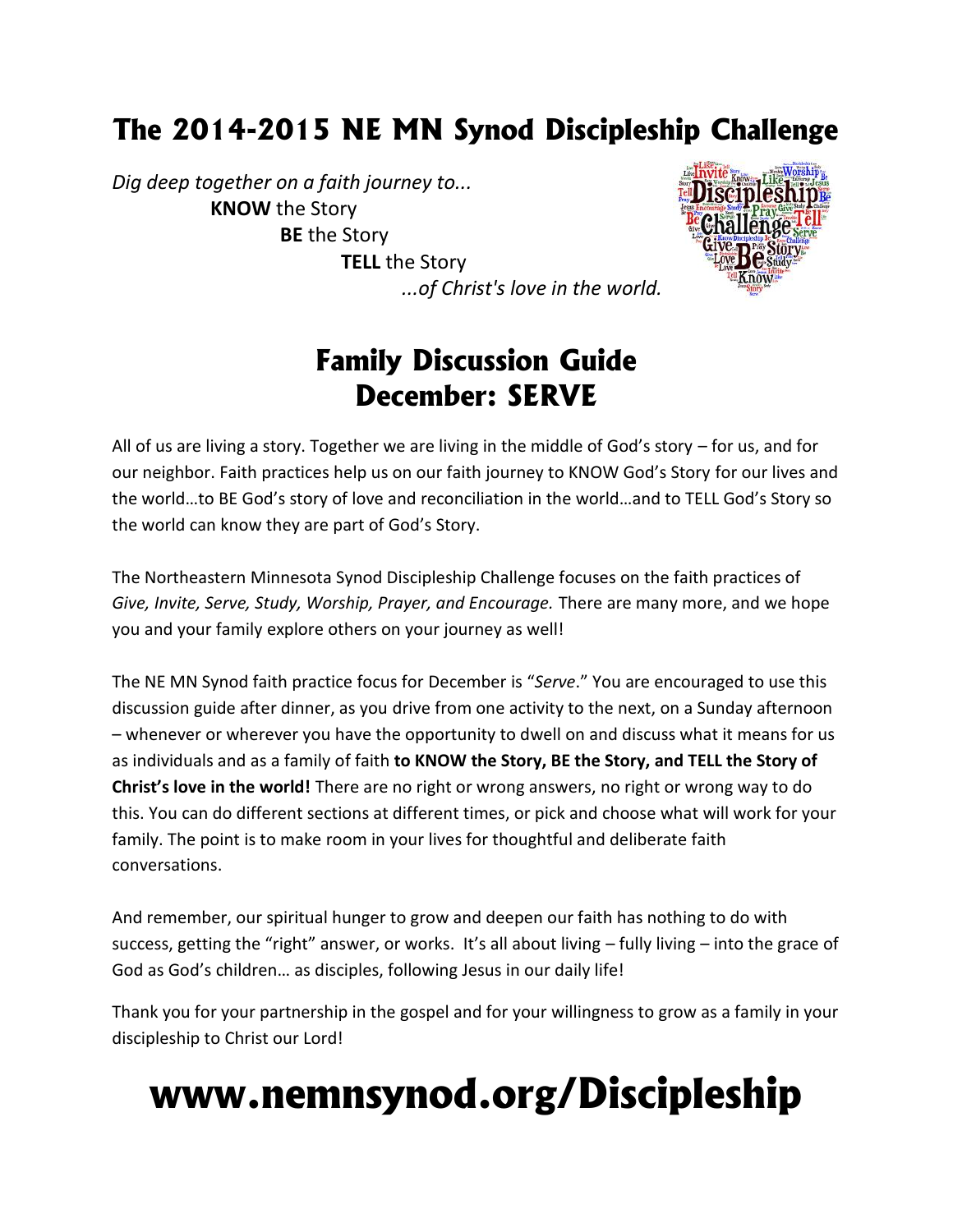# **NE MN Synod Discipleship Challenge:**

# **KNOW…BE…TELL the Story! December 2014 Family Discussion Guide: SERVE**

### **KNOW the Story:** *How is the faith practice "serve" part of God's Story?*

In Mark 10:45 we are reminded that Jesus set the example for his followers:

*For the Son of Man came not to be served but to serve, and to give his life as a ransom for many.*

1 John 3:18 in The Message reminds us that we are called to serve as Jesus did.

*My dear children, let's not just talk about love, let's practice real love.*

The Bible is full of stories and letters showing how Jesus served and giving examples of how we might serve one another in Christ's name through word and deed. In the ELCA we say "God's Work, Our Hands" as a reminder of our call to serve one another. We can use our hands, our feet, our eyes, our ears, our mouths, even the stuff we own to serve one another.

Read together Luke 10:25-37. As you read, point to the body part the Samaritan used to serve his neighbor. If he used the "stuff" that he owned to serve, yell out what "stuff" he used to serve.

*<sup>25</sup>Just then a lawyer stood up to test Jesus. "Teacher," he said, "what must I do to inherit eternal life?" <sup>26</sup>He said to him, "What is written in the law? What do you read there?" <sup>27</sup>He answered, "You shall love the Lord your God with all your heart, and with all your soul, and with all your strength, and with all your mind; and your neighbor as yourself." <sup>28</sup>And he said to him, "You have given the right answer; do this, and you will live." <sup>29</sup>But wanting to justify himself, he asked Jesus, "And who is my neighbor?" <sup>30</sup>Jesus replied,*

*"A man was going down from Jerusalem to Jericho, and fell into the hands of robbers who stripped him, beat him, and went away, leaving him half dead. <sup>31</sup>Now by chance a priest was going down that road; and when he saw him, he passed by on the other side. <sup>32</sup>So likewise a Levite, when he came to the place and saw him, passed by on the other side. <sup>33</sup>But a Samaritan while traveling came near him; and when he saw (EYES) him, he was moved with pity. <sup>34</sup>He went to him and bandaged his wounds, having poured oil and wine on them (HANDS). Then he put him on his own animal (STUFF), brought him (FEET)*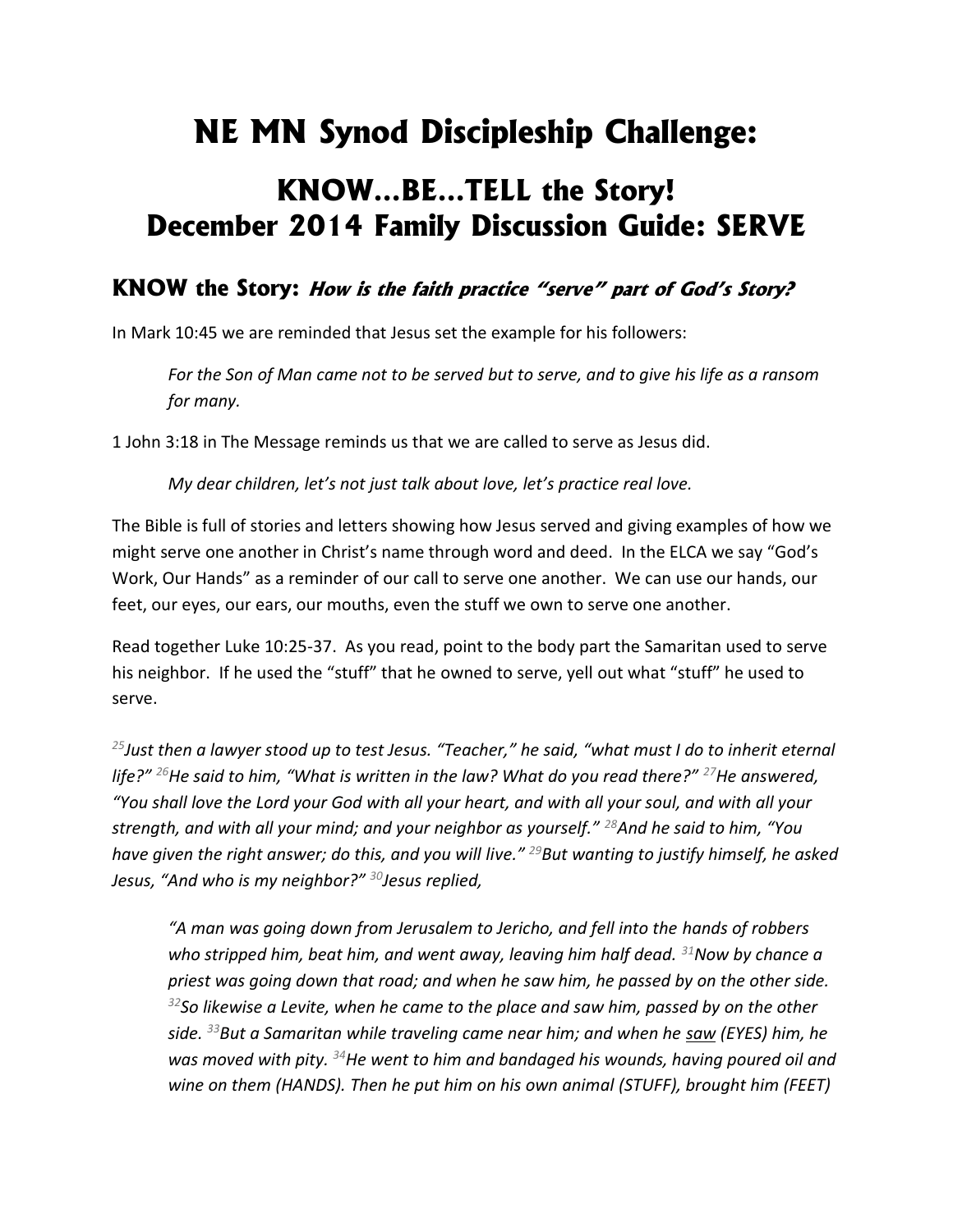*to an inn, and took care of him. <sup>35</sup>The next day he took out two denarii (STUFF), gave them to the innkeeper, and said, 'Take care of him; and when I come back, I will repay you whatever more you spend.' (MOUTH)*

*<sup>36</sup>Which of these three, do you think, was a neighbor to the man who fell into the hands of the robbers?" <sup>37</sup>He said, "The one who showed him mercy." Jesus said to him, "Go and do likewise."*

### **Discuss:**

What does the lawyer say is written in the law? ("You shall love the Lord your God with all your heart, and with all your soul, and with all your strength, and with all your mind; and your neighbor as yourself.")

How did the man use his hands, feet, eyes, ears, mouth, and the stuff that he owned to serve?

How does the lawyer say the Samaritan man acted like a neighbor? (He showed mercy. He served.)

What is Jesus' command in this Bible text? ("Go and do likewise")

### **BE the Story:** *How has the faith practice "serve" been part of my Story, my faith journey?*

### **Use the "I Will Serve" spinner.**

Take a paper clip and put a pencil tip through one end. Hold the pencil tip on the small circle at the center of the wheel. Take turns spinning the paper clip.

- Your first spin will tell you how to share a time you have been served by another. For example, if you spun "stuff" in the "friends" quadrant, share how a friend used stuff that they owned to serve you.
- Your second spin will tell you how to share a time you served another. For example, if you spin "feet" in the quadrant labeled "family", share a way you have served your family using your feet.